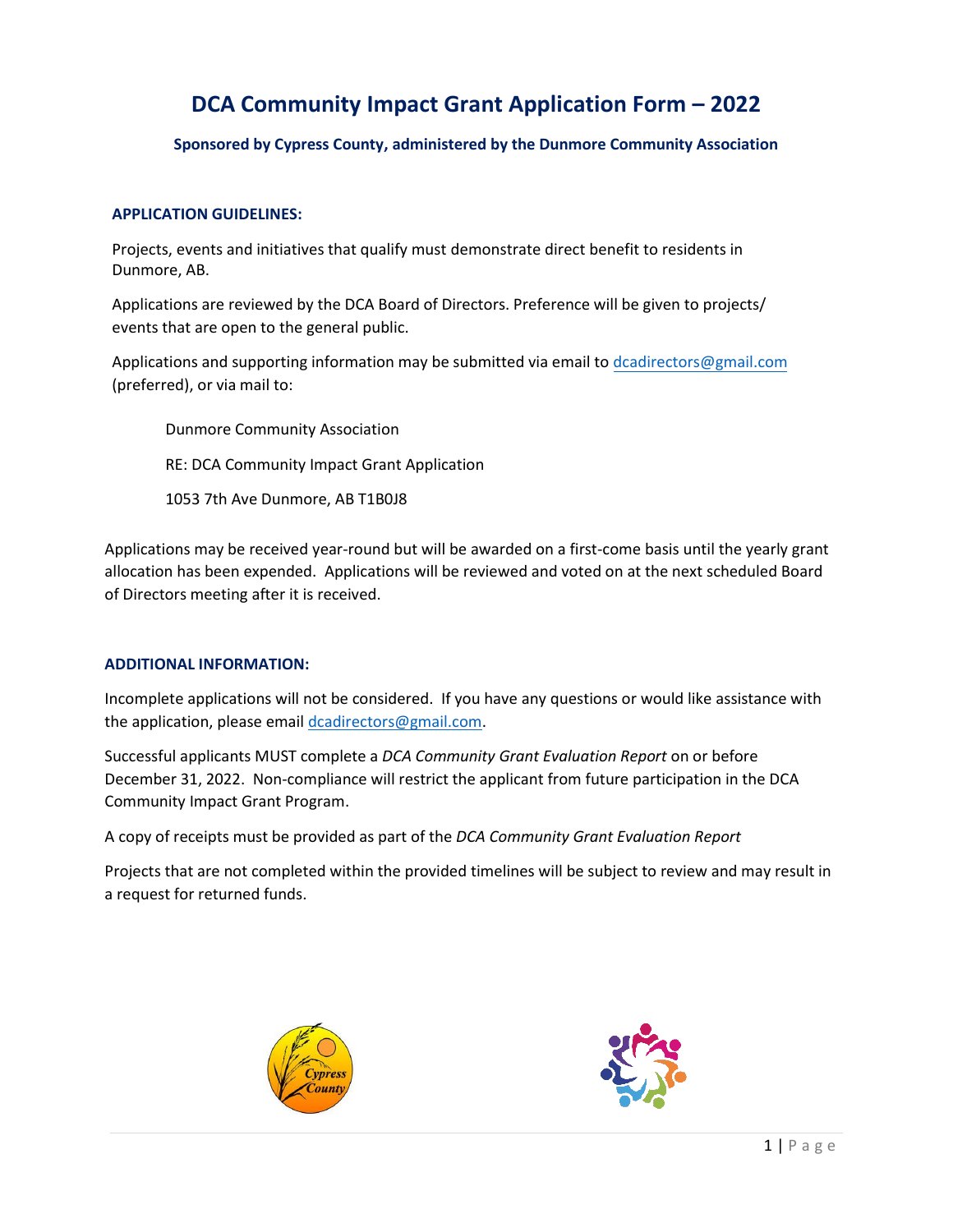# **DCA Community Impact Grant Application Form – 2022**

### **Section A. General Information**

### **Section B. Project/Event Description**

| Please provide a brief description of your project or event, target audience, and objectives: |  |  |
|-----------------------------------------------------------------------------------------------|--|--|
|                                                                                               |  |  |
|                                                                                               |  |  |
|                                                                                               |  |  |
|                                                                                               |  |  |
|                                                                                               |  |  |
|                                                                                               |  |  |
|                                                                                               |  |  |
|                                                                                               |  |  |
|                                                                                               |  |  |
|                                                                                               |  |  |
|                                                                                               |  |  |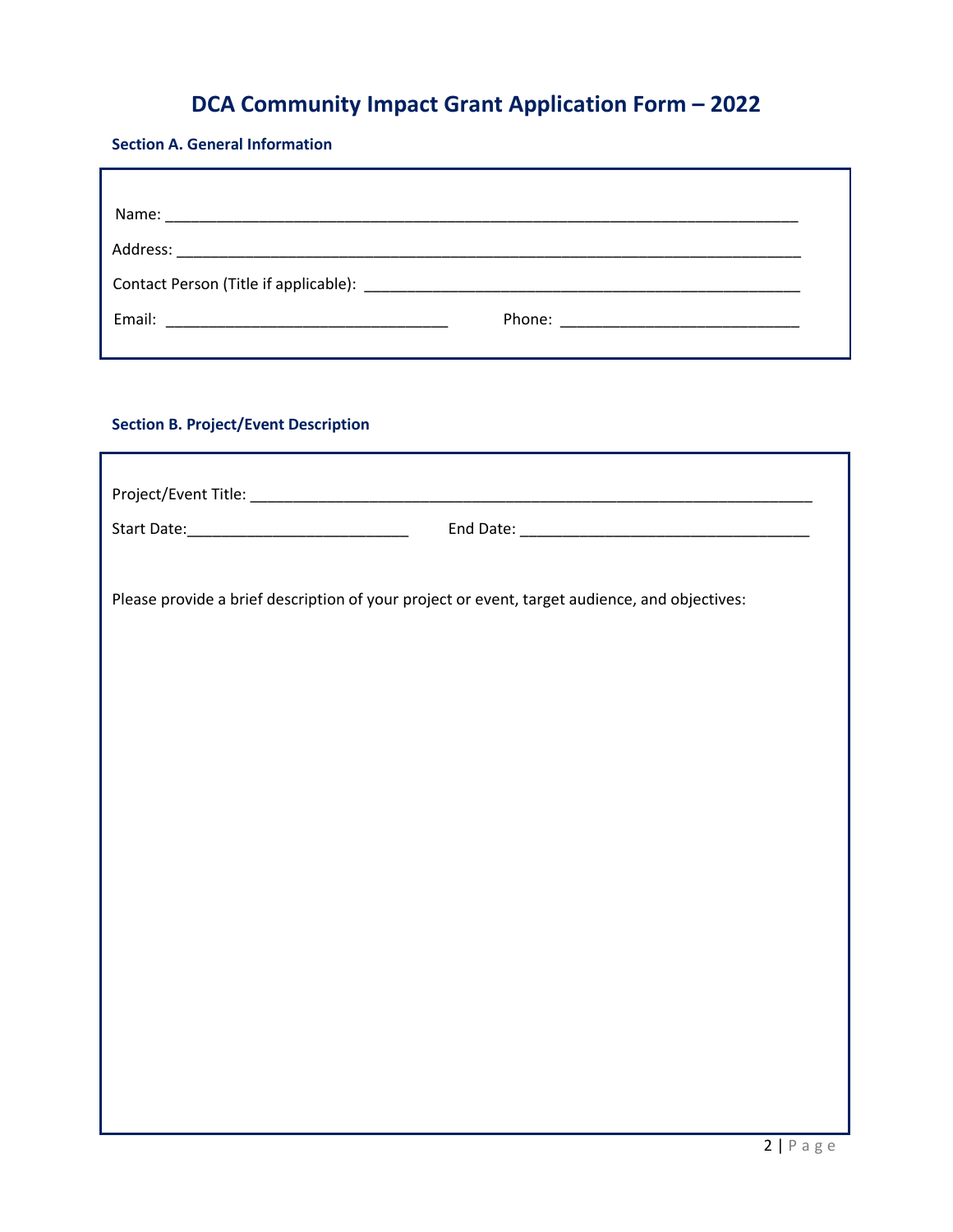### **DCA Community Impact Grant Application Form – 2022**

**Section C. Project/Event Finances**

Total Project Budget: \$

Amount Requested: \$\_\_\_\_\_\_\_\_\_\_\_\_\_\_\_\_

**Section D. DCA Community Impact Grant Agreement**

Name of Applicant:  $\blacksquare$ 

The applicant agrees to the following terms and conditions:

- 1. The applicant will use all grant funding awarded for the stated purpose within this application.
- 2. At the conclusion of the project/event, the applicant agrees to complete and submit the *DCA Community Impact Grant Evaluation Report*.
- 3. Any part of the Grant not spent must be repaid to the Dunmore Community Association (copies of receipts of equal or great value must be submitted)

I hereby acknowledge that:

 $\Box$  The information contained in this application and accompanying documents is true, accurate, and complete.

 $\Box$  I have read the DCA Community Impact Grant Agreement which outlines the terms and conditions of the grant agreement and by signing below, I am agreeing to all the terms and conditions.

Signature **Date Date Contract Phone Phone** 

Name (printed) and the Community Community Community Community Community Community Community Community Community